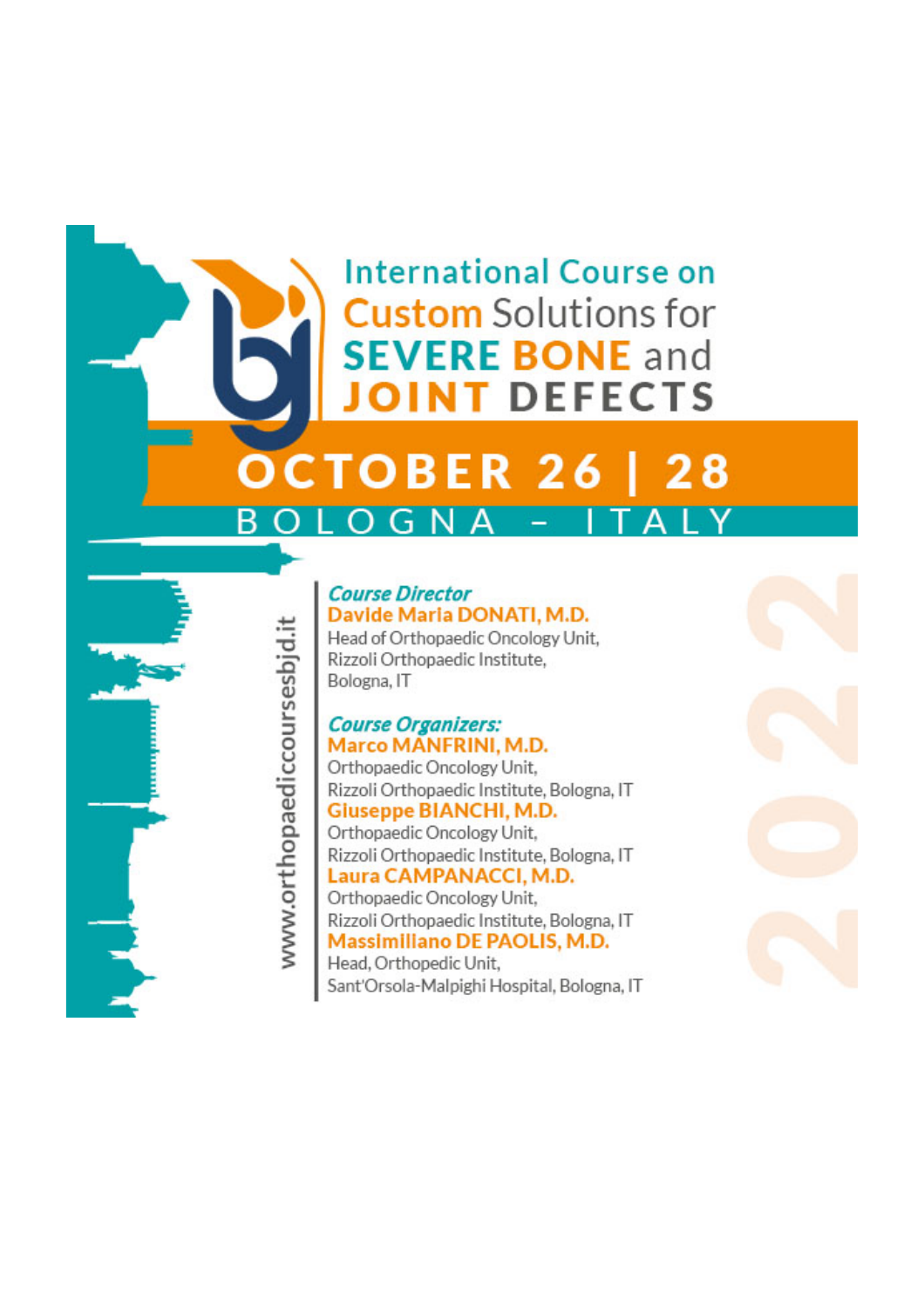# *Day 1*

|                                                                         | Day 1 – October 26th (Wednesday afternoon)                                   |  |
|-------------------------------------------------------------------------|------------------------------------------------------------------------------|--|
| Session 1: Overview on standard implants used in large skeletal defects |                                                                              |  |
| 13.30-14.30                                                             | Course admission                                                             |  |
| 14.30-15.30                                                             | Presentation of the course: why to improve the actual implants used in large |  |
|                                                                         | skeletal defect. Focus on fixation, integration, infection                   |  |
| Lecture 1                                                               | Limits of the standard mega-implants: what it can be done,                   |  |
| (30 min.)                                                               | and what should not. Complications                                           |  |
| Lecture 2                                                               | Limits of biological reconstructions: what can be done, and                  |  |
| (30 min.)                                                               | what should not. Complications                                               |  |
| 15.30-16.00                                                             | Implant infection                                                            |  |
| Lecture 3                                                               | Infection in orthopaedic implants. How to limit the                          |  |
| (30 min.)                                                               | reinfection after two stage surgery                                          |  |
| 16.00-16,30                                                             | Discussion & Coffee break                                                    |  |

| 16.30-17.00 | Implant loosening                                           |
|-------------|-------------------------------------------------------------|
| Lecture 4   | Design implant fixation. What's new in implant design and   |
| (30 min.)   | material                                                    |
| 17.00-17.30 | Implant integration                                         |
| Lecture 5   | The definition of scaffold. Porous resorbable structures vs |
| (30 min.)   | porous metals (tantalum, titanium).                         |
| 17.30-18.00 | Principles of custom reconstructions                        |
| Lecture 6   | Custom as a standard solution (Stanmore). Custom in         |
| (30 min.)   | disaster cases (Link). Forged device. Custom as reliable    |
|             | prosthetic solution in young individuals (Custom - better   |
|             | anatomy respect $-$ better function $-$ better durability)  |
| 18.00-18.30 | Discussion                                                  |
| 18.30       | End of the day                                              |

# *Day 2*

| Day 2 – October 27th (Thursday morning)     |                                                                  |  |
|---------------------------------------------|------------------------------------------------------------------|--|
| Session 3: Generalities on custom solutions |                                                                  |  |
| 08.00-08.30                                 | The use of new virtual technology applied to orthopaedic surgery |  |
| Lecture 7                                   | Navigation, robotic, use of patient specific instrumentation.    |  |
| (30 min.)                                   | PSI vs navigation vs robotics.                                   |  |
| 08.30-09.00                                 | 3D printing technology                                           |  |
| Lecture 8                                   | Different materials and machines. What is standard and           |  |
| (30 min.)                                   | future directions.                                               |  |
| 09.00-09.30                                 | Projecting custom made solutions (biomechanical approach)        |  |
| Lecture 9                                   | Designing the trabecular custom structure. How to improve        |  |
| (30 min.)                                   | integration, how to decrease infection risk                      |  |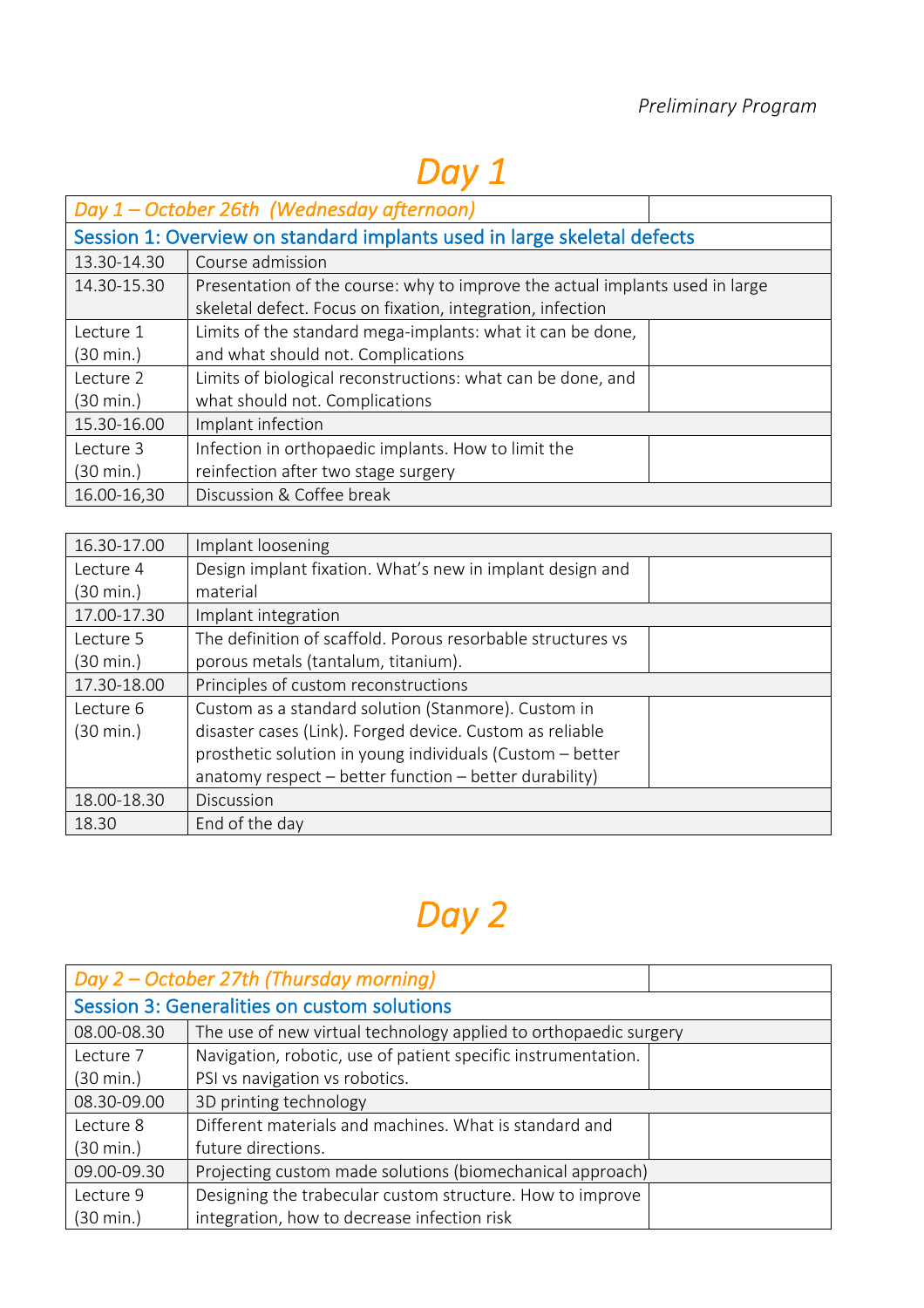| $09.30 - 10.00$     | An overview of the use of 3D printing custom implant |  |
|---------------------|------------------------------------------------------|--|
| Lecture 10          | A skeletal journey in bone and joint replacement     |  |
| $(30 \text{ min.})$ |                                                      |  |
| 10.00-10.30         | Discussion & Coffee break                            |  |

| Session 4: Custom solutions in the pelvis |                                                               |
|-------------------------------------------|---------------------------------------------------------------|
| 10.30-11.00                               | Standard solution in tumour pelvic surgery                    |
| Lecture 11                                | Pelvic resections: surgical approach, resection               |
| (30 min.)                                 | classification, different type of reconstruction in different |
|                                           | pelvic sites                                                  |
| 11.00-11.30                               | Standard solution in hip revision surgery                     |
| Lecture 12                                | Principle of cup revision in 3b Paproski cases and more.      |
| (30 min.)                                 | Pseudotumor cases. How to regain the bone stock               |
| 11.30-12.00                               | Custom made prosthesis in pelvic area: relive surgery         |
| Lecture 13                                | How to match resection and reconstruction. The use of 3D      |
| (30 min.)                                 | printed guides. Fixation. Reduce the reconstruction time.     |
|                                           | Quality of bone stock in revision cases                       |
| 12.00-12.30                               | Discussion                                                    |
| 12.30                                     | Lunch break                                                   |

|                                             | Day 2 - (Thursday Afternoon)                                 |
|---------------------------------------------|--------------------------------------------------------------|
| Session 5: Skeletal Custom applications (1) |                                                              |
| 14.00-15.00                                 | What is the best fixation method in different pelvic sites   |
|                                             | Presentation of cases from invited speaker:                  |
|                                             | Cases in oncology surgery                                    |
|                                             | Cases in revision surgery                                    |
| 15.00-16.00                                 | How to fight infection in 3D printing custom reconstructions |
|                                             | Presentation of cases from invited speaker:                  |
|                                             | Cases in oncology surgery                                    |
|                                             | Cases in revision surgery                                    |
| 16.00-16.30                                 | Discussion & Coffee break                                    |
| 16.30-17.30                                 | Custom made application around the knee                      |
| Lecture 14                                  | From allograft replacement experience, trough partial        |
| $(60 \text{ min.})$                         | prosthetic applications, to articular replacement (small and |
|                                             | large osteochondral)                                         |
| 17.30-18.00                                 | Osteochondral knee partial replacement                       |
| Lecture 15                                  | Fixation and integration                                     |
| (30 min.)                                   |                                                              |
| 18.00-18.30                                 | Relive surgery (knee)                                        |
| 18.30                                       | End of the day                                               |
| 20.30-22.30                                 | Course Dinner                                                |

# *Day 3*

| Day 3 – October 28th (Friday morning)       |  |
|---------------------------------------------|--|
| Session 6: Skeletal Custom applications (2) |  |